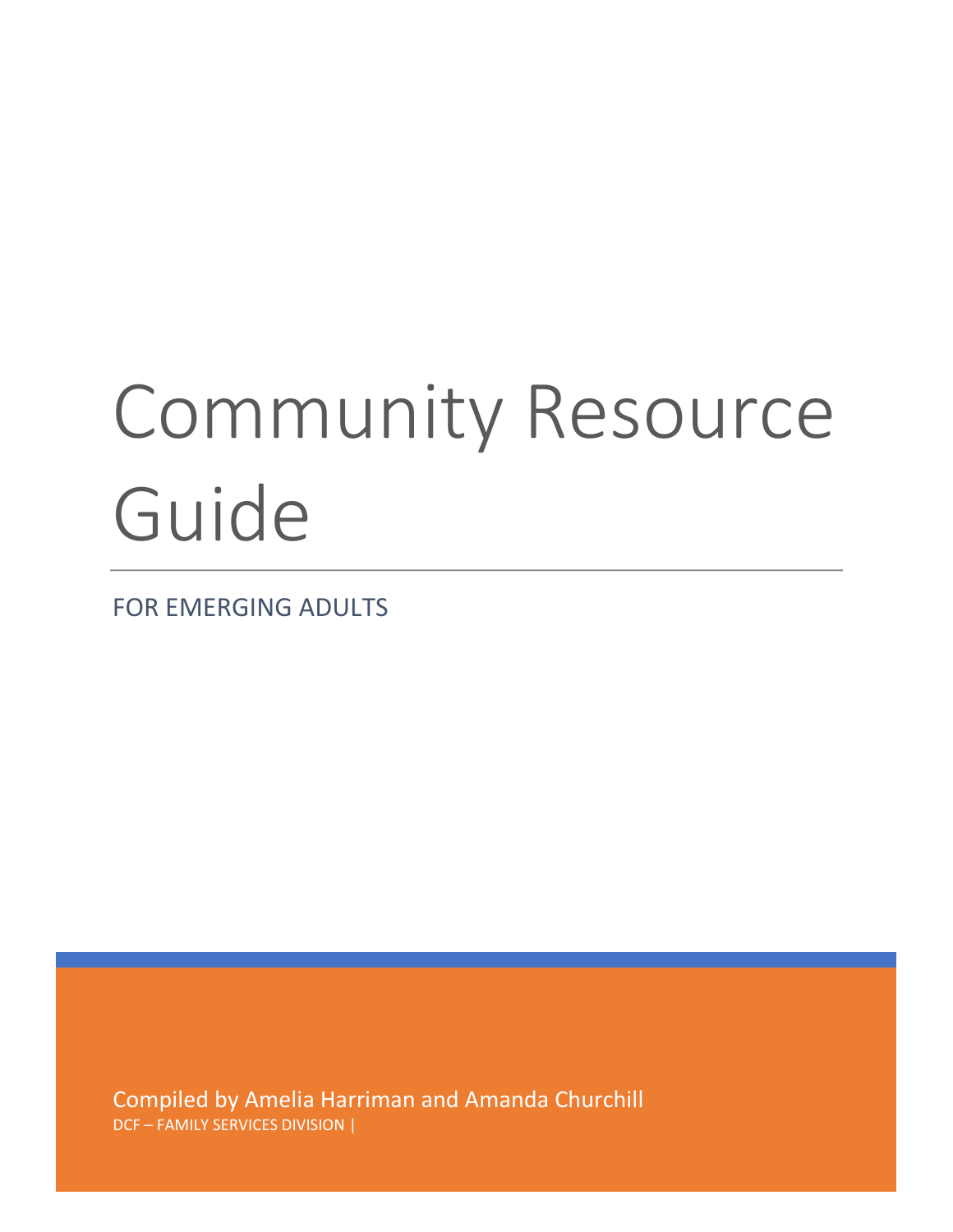# **Table of Contents**

#### <span id="page-1-0"></span>**Vermont 211**

- Statewide database containing detailed descriptions of programs and services available to Vermonters through local community groups, social service and health-related agencies, government organizations, and others. Services include basic needs, consumer services, criminal justice and legal services, education, environment/public health/public safety, health care, income support and employment, individual and family live, mental health and substance abuse services, and organizational/community services.
- http://www.vermont211.org/

# <span id="page-1-1"></span>**Vermont Parents' Home Companion & Resource Directory** (VPHC)

- A parenting guide to child development and a list of local, statewide, and national resources for children and families by each county in Vermont.
- <https://www.pcavt.org/vt-parents-home-companion>

#### <span id="page-1-2"></span>**Balanced and Restorative Justice (BARJ)**

- Serves youth on juvenile probation, truant from school, or at risk of becoming involved with the juvenile justice system. Services include restorative processes, restitution supports, screening, case management, restorative skills development, and prevention and community outreach.
- https://dcf.vermont.gov/youth/justice/BARJ

#### <span id="page-1-3"></span>**Child Care**

- Resources for help with finding childcare providers and applying for financial assistance: [https://dcf.vermont.gov/cdd/cccsa.](https://dcf.vermont.gov/cdd/cccsa)
- [Bright Futures Child Care Information System](http://www.brightfutures.dcf.state.vt.us/vtcc/reset.do?0Mmr3gjumkz13-SgYEjWekr3%3dxguw3YEa.aU7zaju.xnn.xGOOF-Oq-Gq%2bSS%256UOq%256UhS.0DGgwEkeUs3peYY.wjRszYgwUVm3kmLmkkUs_umUkYAgsUWVjUVm3mWgwkmpwUVm31mLUjsegkz13SG0DqOqGqS0FO_SD)

#### <span id="page-1-4"></span>**Community Action**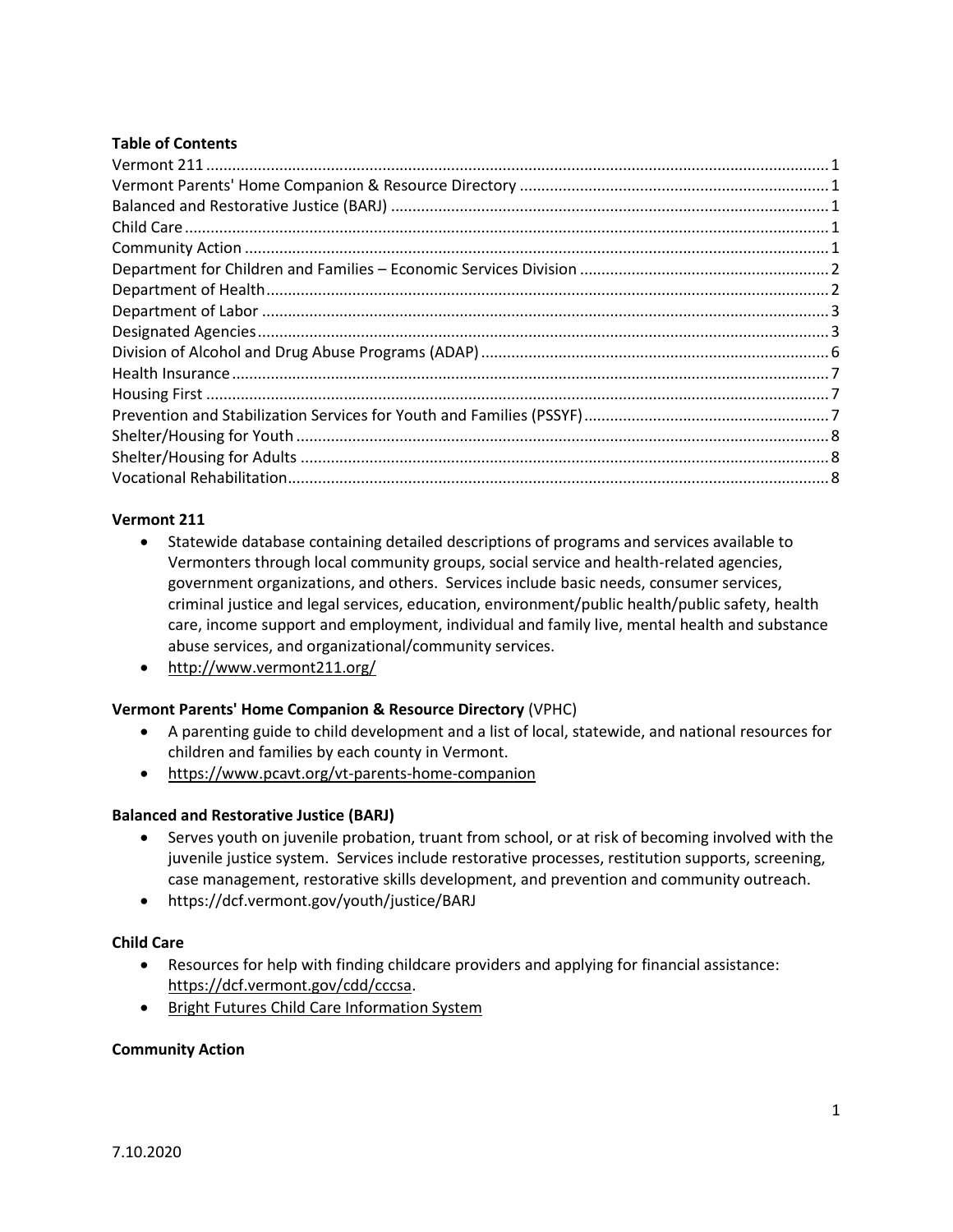- Helps lower-income Vermonters meet their basic needs and become self-sufficient. Services may include emergency fuel help, fuel and utility assistance, Head Start, housing assistance, income tax assistance, information and referral and training.
- BROC Community Action in Southwestern Vermont
	- o Bennington: (802)447-7515
- Capstone Community Action (Central Vermont)
	- o Bradford: (802)222-5419
	- o Morrisville: (802)888-7993 or (800)639-8710
	- o Randolph: (802)728-9506 or (800)846-9506
- Champlain Valley Office of Economic Opportunity (CVOEO)
	- o Addison Community Action: (802)388-2285
	- o Chittenden Community Action: (802)863-6248
	- o Franklin/Grand Isle Community Action: (802)527-7392
- Northeast Kingdom Community Action (NEKCA)
	- o Canaan: (802)-266-7134
	- o Island Pond: (802)723-5276
	- o St. Johnsbury: (802)748-6050
- Southeastern Vermont Community Action (SEVCA)
	- o Brattleboro: (802)254-2795
	- o Springfield: (802)885-6153
	- o White River Junction: (802)295-5215

#### <span id="page-2-0"></span>**Department for Children and Families – Economic Services Division**

- <https://dcf.vermont.gov/esd>
- 3 Squares VT
- Fuel Assistance
- Essential Person
- Reach Up
- Emergency/General Assistance- apply in person at ESD Office (1-time rent/security deposit, fuel/utilities, personal needs/incidentals)

# <span id="page-2-1"></span>**Department of Health**

- Public health programs and services working in partnership with health care providers, schools, businesses, community organizations, and individuals. Services include WIC, Maternal and Child Health, Immunizations, Alcohol and Other Drug Use, Tobacco Prevention, Emergency Preparedness, Childhood Trauma, Physician Activity and Nutrition, Dental Health, and more.
- Barre (802)479-4200
- Bennington (802)442-3929
- Brattleboro (802)257-2885
- Burlington (802)863-7561
- Middlebury (802)388-4644
- Morrisville (802)888-2581
- Newport (802)334-4391
- Rutland (802)786-5876
- St. Albans (802)524-7918
- St. Johnsbury (802)751-0170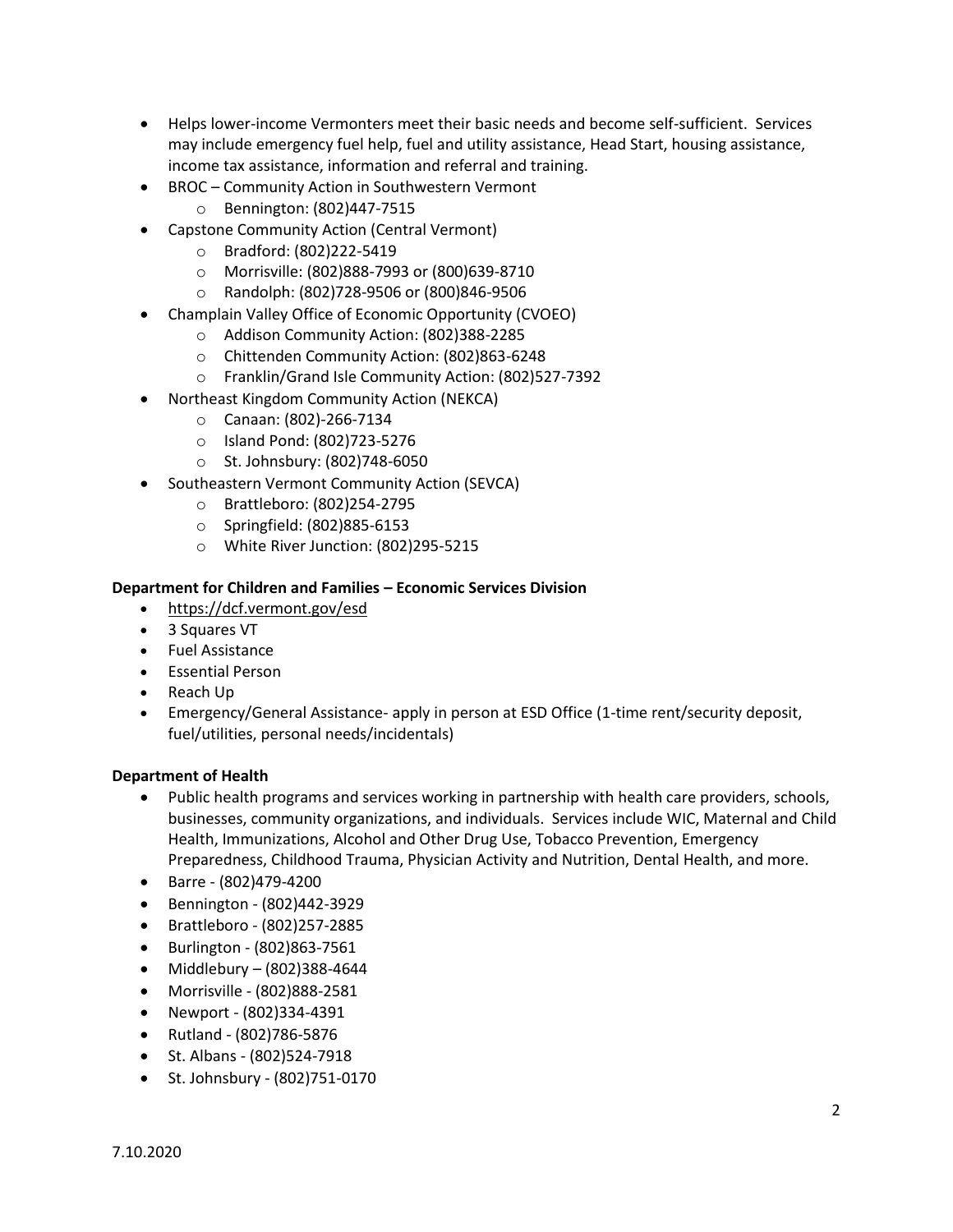- Springfield (802)289-0600
- White River Junction (802)295-8835

#### <span id="page-3-0"></span>**Department of Labor**

• Workforce Development Program: <https://labor.vermont.gov/workforce-development>

#### <span id="page-3-1"></span>**Designated Agencies**

• The Department of Disabilities, Aging and Independent Living (DAIL) designates one Designated Agency (DA) in each geographic region of the state as responsible for ensuring needed services are available through local planning, service coordination, and monitoring outcomes within their region.

# **ADDISON – Counseling Services of Addison County (CSAC)**

- For more information call (802)388-4021 or (802)388-6751
- Champlain Valley Academy is an educational/behavioral program offers intensive intervention for up to twelve middle and high school aged youth who require these services, outside the public-school setting. The program is located at the Catamount Park site. Staff focuses on assisting students academically and in learning and using emotional and behavioral skills enabling them to return to the public-school setting.
- JOBS provides services to high-needs youth ages  $16 27$  with mental health barriers to successful employment. The program coordinates treatment services as well as provides job development and support. The target population is young people who aren't in school.
- [Intellectual Disabilities](http://www.csac-vt.org/what_we_do/developmental-services.html) At least age 19 and eligible for services and supports
- [Youth](http://www.csac-vt.org/what_we_do/youth-and-family-programs.html) Ages 16-26 defined as "at risk" and eligible for services and supports
- [Adults in Recovery](http://www.csac-vt.org/what_we_do/substance-abuse-services.html) serves people, at least age 18, with substance abuse problems and in treatment
- [Adults with Chronic Mental Health Issues](http://www.csac-vt.org/what_we_do/community-rehabilitation-and-treatment.html) At least age 18 and eligible for services and supports through the CRT program
- Adolescent Addiction Recovery office-based individual and group assessment and treatment. Outreach services are also available to this population.

# **BENNINGTON – United Counseling Services (UCS)**

- For more information: [http://www.ucsvt.org,](http://www.ucsvt.org/) (802)442-5491 or (802)442-4968
- Jump on Board for Success (JOBS) works with youth ages 15 to 22, to develop positive work ethic, team work skills, help with job and career exploration and development, preparation for job interviews, assistance with developing resumes and cover letters. JOBS also works with community partners to maintain supportive work environments for youth.
- [Teens 4 Change](https://www.ucsvt.org/teens-for-change/) is a young adult peer group that meets weekly, volunteers in the community and hosts leadership events for youth. They work to support young adult voice through leadership and empowerment.
- Therapeutic Case Management provides community Trauma-informed services for youth at risk and families in Bennington County. The program is open for at risk youth between the ages of 0 to 22. Case management offers coordination of services to youth and families in the community, parent education and support, individual, family and group community support, training for community partners and team members, advocacy for youth, school education and consultation.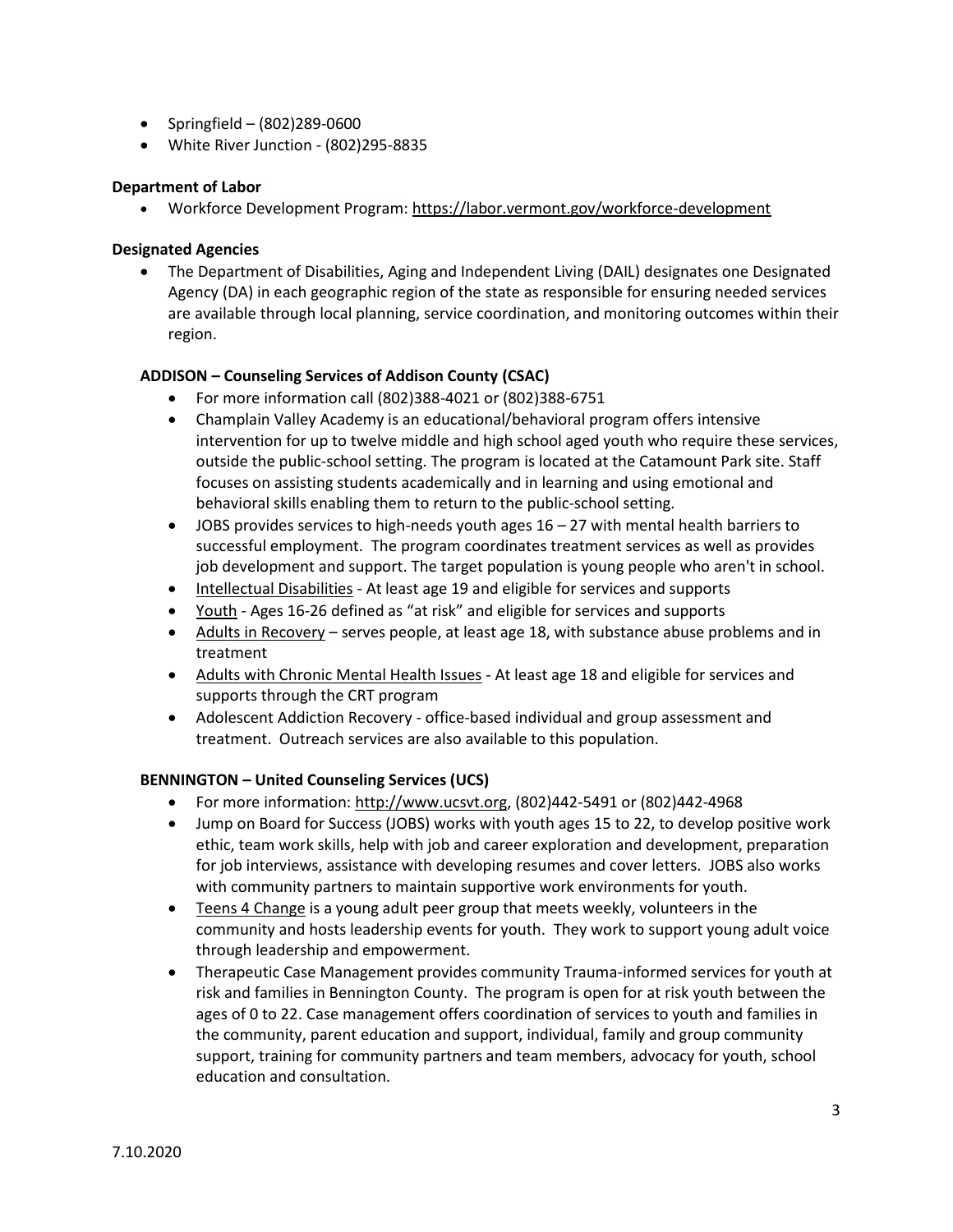- Transitional Living Program is designed to teach youth ages 16 to 21 basic independent living skills and to help them work toward living independently.
- Youth Outreach Program supports at risk young adults ages 14 through 21 with transition to adulthood. The goal of the program is to promote positive mental well-being by making sure young adults have enough preparation and solid support systems in place as they transition out of their teenage years. Our goal is that all transition age young adults feel connected to their community and have the support necessary to identify and achieve their personal goals.

# **CALEDONIA, ESSEX, ORLEANS – Northeast Kingdom Human Services (NKHS)**

- For more information: [http://www.nkhs.org,](http://www.nkhs.org/) (800)696-4979 (Orleans and Northern Essex Counties), (800)649-0118 (Caledonia and Southern Essex Counties)
- Northeast Kingdom Human Services (NKHS) serves Caledonia, Essex, and Orleans counties except for the towns of Craftsbury, Greensboro, Hardwick, and Stannard for children's services.
- Adolescent Outpatient Services for youth ages 12 to 19 years are provided substance abuse services including; Co-occurring screening, assessment and evaluation, Individual and group treatment, case management, school based intervention and support, community assessment and treatment in collaboration with Youth Services

# **CHITTENDEN – Howard Center**

- For more information: (802)488-6500,<https://howardcenter.org/>
- START (Stabilization, Treatment, And Recovery Team) is a community program within Crisis Services that provides support to individuals ages 18 and older who are experiencing emotional distress and/or an increase in mental health symptoms. The goal of the program is to help prevent the need for higher levels of care services, such as hospital or police involvement. For more information about START, call (802)488-6424 or (802)488-6000.
- Street Outreach Program works with individuals in the downtown Burlington business district who have mental health, substance use, homelessness, and unmet social service needs. The team helps to coordinate services for those individuals, and the primary goal is to increase access to services for all individuals. A secondary goal is to address concerning behaviors that require immediate intervention but do not rise to the level of an emergency response.

# **FRANKLIN AND GRAND ISLE – Northwestern Counseling and Support Services (NCSS)**

- For more information: (802)524-6554,<https://www.ncssinc.org/>
- Services include crisis services, case management, autism supports, truancy intervention, family supports, JOBS, housing support services, youth leadership services, substance treatment services, school-based services, Soar Learning Center, Parent Child Center, Camp Rainbow, adolescent services, community based services, and respite.

# **LAMOILLE – Lamoille County Mental Health (LCMH)**

• For more information: [www.lamoille.org,](http://www.lamoille.org/) 802-888-4914 (Weekdays: 8:00 am - 4:00 pm), 802-888-4231 (Nights and Weekends), and (802) 888-5026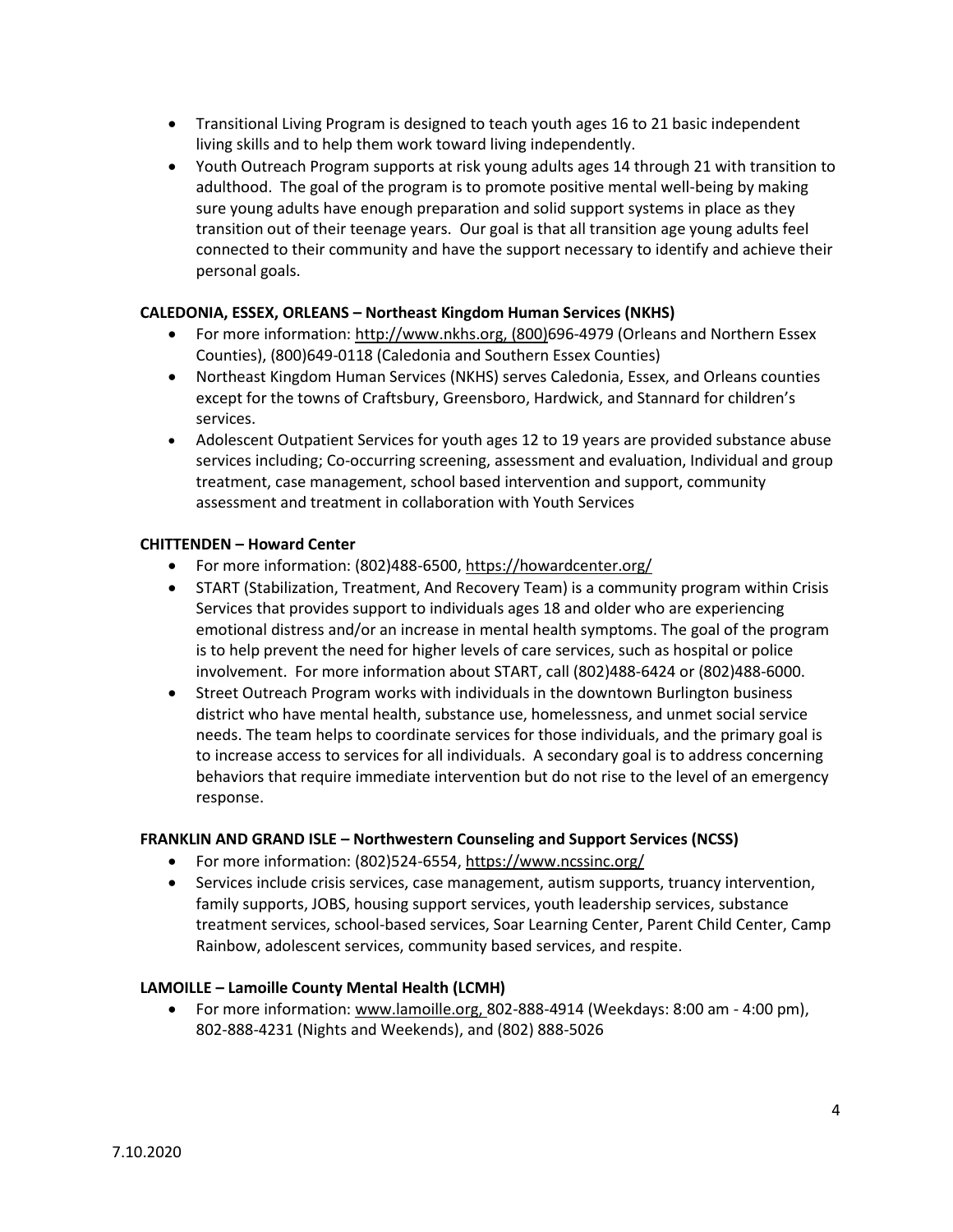• Lamoille County Mental Health (LCMH) provides services in Lamoille county and also children's services for the towns of Craftsbury, Greensboro, Hardwick, Stannard, and Woodbury.

# **ORANGE – Clara Martin Center (CMC)**

- For more information: [http://www.claramartin.org,](http://www.claramartin.org/) (800)639-6360, (802)728-4466, (802)222-4477
- Clara Martin Center (CMC) serves Orange county (except for the towns of Orange, Washington, and Williamstown), and includes services for the towns Granville, Hancock, Bethel, Rochester, Royalton, Sharon, and Stockbridge.
- Transition Age Youth (TAY) Program provides services to youth 16-22 years of age, utilizing the Resiliency Model to meet clients "where they are at." Providing therapeutic services and supports in the youth's environment help adolescents and young adults succeed. TAY supports the adolescent or young adult in developing and maintaining caring relationships by being held to high expectations and giving them opportunities to participate and contribute to their community.
- Jump on Board for Success (JOBS) is an employment support program that provides job supports to youth ages 16-22 with severe emotional disturbances who are out of school, or are at risk of dropping out of school, have issues with substance abuse, homelessness, physical or other abusive behaviors, or other concerning behaviors. JOBS supports young adults on preparing, securing, and maintaining employment. Due to funding changes, JOBS services are currently only provided in the Randolph Region.

# **RUTLAND – Rutland Mental Health Services**

- For more information: [http://www.rmhsccn.org/,](http://www.rmhsccn.org/) (800)775-1000, (802)775-2381
- Rutland Mental Health serves towns in the Rutland county.
- Rapid Response crisis stabilization services are offered in the office and community for the purpose of providing follow-up stabilization supports to children/families with mental health issues following a crisis assessment through the RMHS Crisis Team. These services are short-term, intensive, and focused on the immediate problem. When additional services are needed, the child is typically referred to outpatient services for on-going support. In situations where a child is hospitalized, Rapid Response services can be instrumental in discharge planning and ensuring access to immediate supports upon the child's return to their home.
- Adolescent Outpatient Substance Use Disorder Treatment provides services for children and adolescents needing support around challenges related to self-medication and substance use. Substance use and mental health services are integrated throughout the program, which anticipates a very high degree of co-occurring issues among adolescents.
- Respite Services provides respite services for children in Rutland County who are engaged in other services at RMHS, and whose family system would benefit from brief separation (one to four hours) of the child from the home environment. We also offer short-term respite services for families who need this extra support to help them get through a crisis period.
- School-Based Programs offer contracted clinical and behavioral support services to schools in Rutland County for the provision of on-site mental and behavioral health services. Schools have the option of contracting for a Clinician, Case Manager or Behavioral Interventionist. Through these contracts RMHS is able to provide a more accessible intake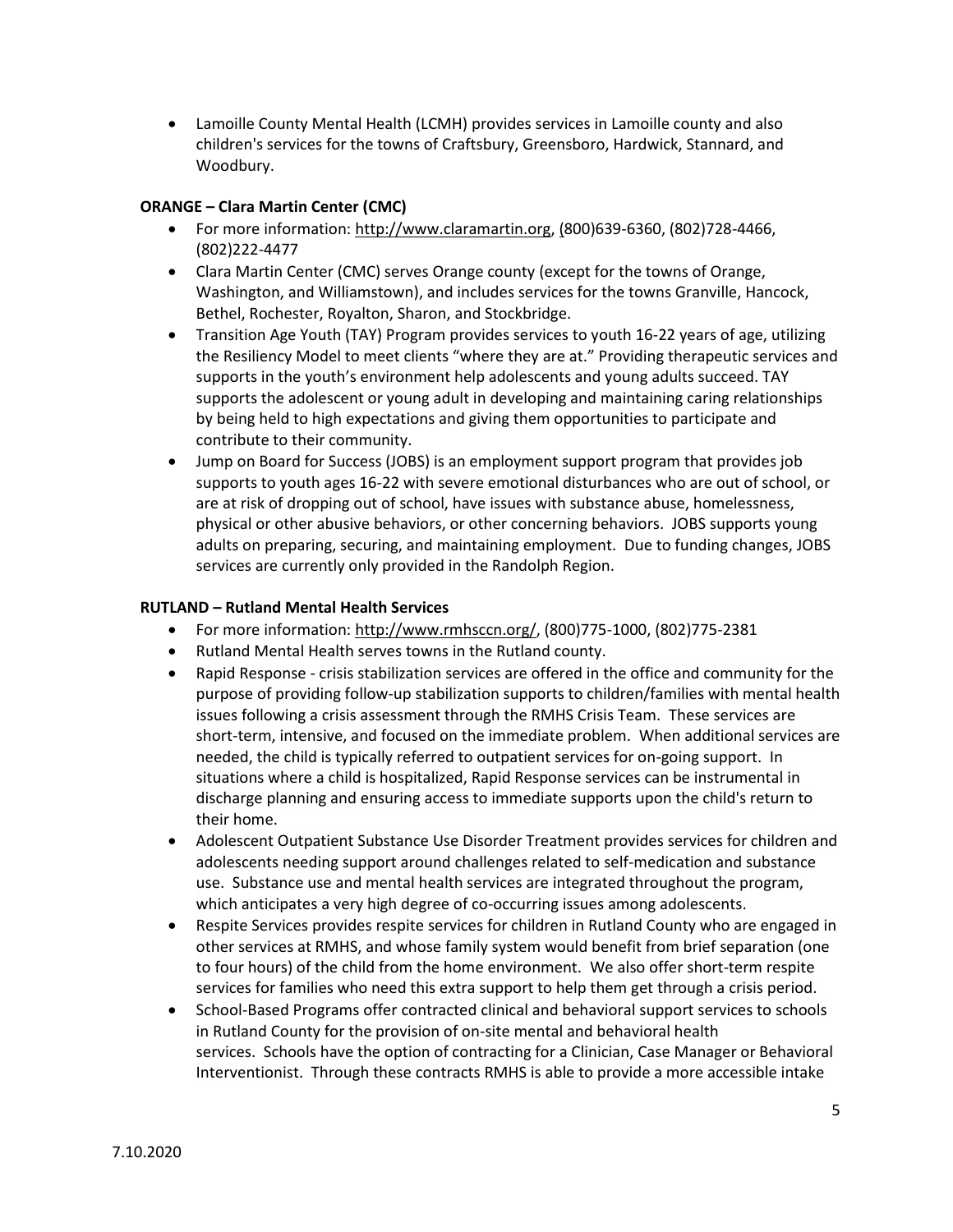process for students and develop more active collaborations with families, schools and treatment teams.

- JOBS Program (Jump On Board for Success) The JOBS Program is an innovative supported employment and intensive case management service that targets eligible youth, ages 16 through 21, whom are considered to be at-risk in the community.
- Youth Transitional Services (YTS) is focused on the empowerment of youth in making healthy life choices and reaching self-directed goals through accessible, community-based treatment services.

# **WASHINGTON – Washington County Mental Health (WCMHS)**

- For more information: [http://www.wcmhs.org/, \(](http://www.wcmhs.org/,)802)229-0591, (802)223-6328, (802)476- 1480, (802)479-4083
- Washington County Mental Health Services (WCMHS) serves Washington County and the towns of Orange, Washington, and Williamstown.
- **CSP**
- **Outpatient Program**
- STARS School at Choice Academy works with youth up to age 22
- Children, Youth & Family Services offers a variety of groups and provides services to children, youth, and families.
- Brief Urgent Care/Short-Term Services provide stabilization to help clients get back to their community and connected to local services as soon as possible. These community-based services programs include Adult Access, Children's Access, and the Street Interventionist Program.
- Crisis Bed and Home Intervention is a residential crisis bed program for adults, with on-site psychiatric, nursing and mental health services. The program is located in a residential area and provides 1:1 support services to people with especially high needs.

# **WINDHAM AND WINDSOR – Health Care and Rehabilitation Services (HCRS) of Southeastern Vermont**

- For more information: [http://www.hcrs.org/,](http://www.hcrs.org/) (800)622-4235
- HCRS serves Windham and Windsor counties (except for the towns of Bethel, Rochester, Royalton, Sharon, and Stockbridge).
- Transition Age Youth program (Springfield) is designed to help youth between the ages of 16 and 22 who are struggling with significant emotional, behavioral, and substance use issues make a successful entry in the adult world through clinical assessment and treatment, employment supports, case management, and assistance in getting access to physical health care services.
- Outpatient clinical program
- JOBS Program helps eligible youth prepare for the workplace and paid employment by assisting youth in preparing their resume, coaching them in how to prepare for and present in a job interview, and can teach core skills in how to succeed in a workplace environment. Case management services also assist youth with education, housing, independent living skills, and connecting to other resources and supports in the community.

# <span id="page-6-0"></span>**Division of Alcohol and Drug Abuse Programs (ADAP)**

• VT Helplink, (802)565-LINK[, https://vthelplink.org/](https://vthelplink.org/)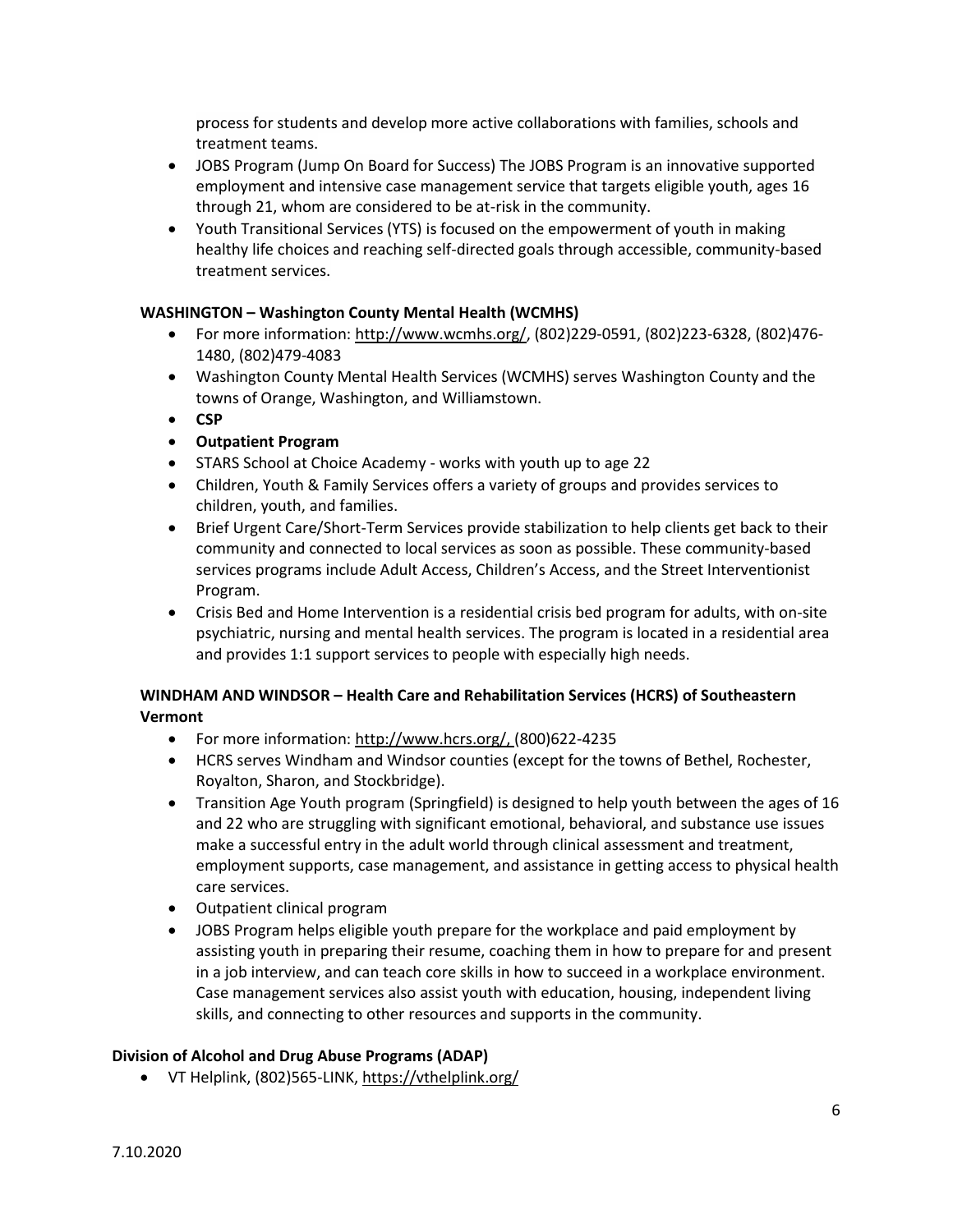- Substance Abuse Prevention Consultants, Information and Referral, Training and Consultation on Substance Abuse and Prevention Best Practices, Community Organizing
- (802)651-1550

# <span id="page-7-0"></span>**Health Insurance**

- The [Department of Vermont Health Access](http://dvha.vermont.gov/) administers the Vermont Medicaid health insurance program and Vermont's state-based exchange for health insurance.
- To apply[: https://portal.healthconnect.vermont.gov/VTHBELand/welcome.action](https://portal.healthconnect.vermont.gov/VTHBELand/welcome.action) or call: (855)899-9600

#### <span id="page-7-1"></span>**Housing First**

- Housing First is an evidence-based, permanent supportive housing program that supports individuals to maintain independent housing and lead meaningful lives in their community. The program immediately ends homelessness by supporting individuals and families to locate independent apartments in the community. Housing First clients are provided long-term, multidisciplinary community supports, including service coordination, drug & alcohol counseling, employment support, psychiatry, nursing care and representative payee services.
- Pathways has joined a system of Coordinated Entry, which provides referrals from local communities (Addison, Chittenden, Franklin, Washington, Windsor and Windham counties).
- Addison County, *Charter House,* (802)989-9746
- Caledonia, Essex and Orleans Counties, *Northeast Kingdom Community Action,* (802)334-7316
- St. Johnsbury, *Northeast Kingdom Community Action,* (802)748-6040
- Rutland County, *Homeless Prevention Center,* (802)775-9286
- Bennington County, *BROC – Community Action in Southwestern Vermont,* (802)447-7515
- Chittenden County, *Champlain Valley Office of Economic Opportunity (CVOEO)*, (802)295-6500
- Hartford Area, *Upper Valley Haven,* (802)295-6500
- Springfield Area, *Springfield Supported Housing,* (802)885-3034
- Brattleboro Area, *Groundworks Collaborative*, (802)257-5415
- Grand Isle and Franklin Counties, *Champlain Valley Office of Economic Opportunity,* (802)527-7392
- Lamoille and Washington Counties, *Capstone Community Action,* (802)888-7993 or (800)639-8710, (802) 477-5242 or (800)639-1053

# <span id="page-7-2"></span>**Prevention and Stabilization Services for Youth and Families (PSSYF)**

- Services for at-risk youth ages 12 to 23 that are at-risk of becoming involved, or further involved, with DCF-Family Services. PSSYF works with youth and their families to support well-being, education and employment, permanent connections, and stable living environments. Services include crisis response, assessment and case planning, case management, family preservation services, and access to health care.
- St. Albans, Northwestern Counseling & Support Services (NCSS), (802)524-6554
- Burlington, Spectrum Youth & Family Services, (802)864-7423
- Hartford, Clara Martin Center, (802)728-4466
- St. Johnsbury, Northeast Kingdom Youth Services, (802)748-8732
- Brattleboro, Youth Services, Inc., (802)257-0361
- Barre, Washington County Youth Service Bureau, (802)229-9151
- Newport, Northeast Kingdom Community Action, (802)334-7316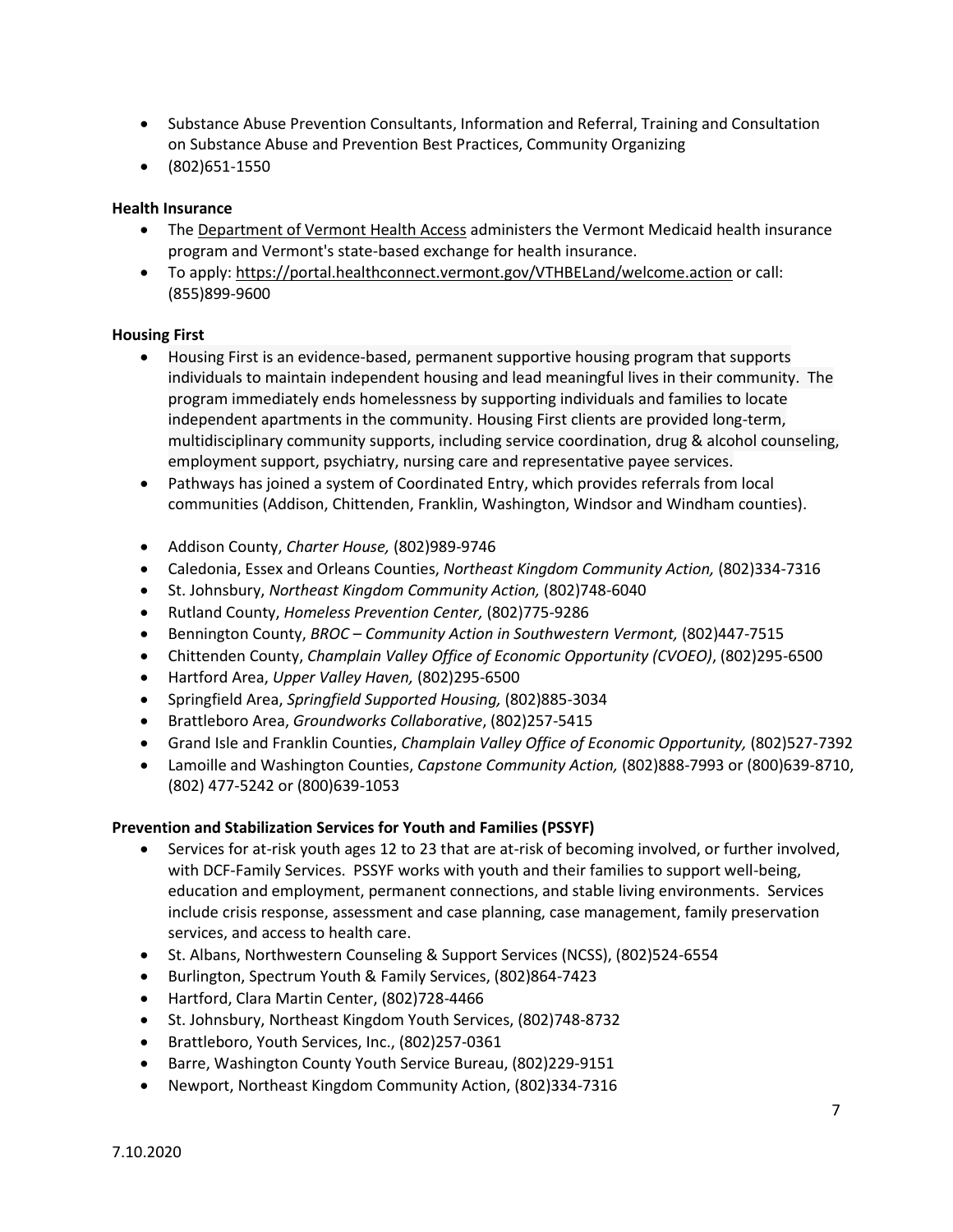- Rutland, Easter Seals VT, (802)855-8437
- Springfield, Windsor County Youth Services, (802)228-6885
- Bennington, United Counseling Services, (802)442-5491
- Morrisville, Lamoille Family Center, (802)888-5229

#### <span id="page-8-0"></span>**Shelter/Housing for Youth**

- Brattleboro/Bellows Falls Youth Services, (802)257-0361
- Burlington Spectrum Youth & Family Services, (802)864-7423
- Ludlow/Cavendish Windsor County Youth Services, (802)226-7500
- Middlebury Addison County Parent/Child Center, (802)338-3171
- Montpelier Washington County Youth Service Bureau, (802)229-9151
- Morristown Lamoille Family Center, (802)888-5229
- Newport Northeast Kingdom Community Action (NEKCA), (802)334-7316
- St. Albans Northwestern Counseling & Support Services, (802)524-6554
- St. Johnsbury Northeast Kingdom Youth Services (NEKYS), (802)748-8732

#### <span id="page-8-1"></span>**Shelter/Housing for Adults**

- Barre Good Samaritan Haven, (802)479-2294
- Bennington Thatcher House, (802)359-2754
- Bennington Bennington County Coalition for the Homeless, (802)518-4289
- Brattleboro Groundworks Collaborative, (802)257-0066
- Brattleboro Brattleboro Housing Partnerships, (802)254-6071
- Burlington Anew Place, (802)862-9879
- Burlington COTS, (802)864-2651
- $\bullet$  Lebanon, NH Waypoint, (603)298-8237
- Middlebury Charter House, (802)989-9746
- Rutland Open Door Mission, (802)775-5661
- Springfield Springfield Supportive Housing, (802)885-3034
- St. Albans Samaritan House, (802)527-0847
- Vergennes John Graham Housing and Services, (802)877-2677
- White River Junction Upper Valley Haven, (802)295-6500

# <span id="page-8-2"></span>**Vocational Rehabilitation**

- Free, flexible services to any Vermonter or employer dealing with a disability that affects employment. VocRehab tailors services to individual job goals and needs. Services include vocational counseling, assessment tools for career exploration, benefits counseling, transition services for youth, specialized vocational counseling for deaf Vermonters, job placement and retention services, assistive technology for employment, and post-employment support.
- [Barre-Montpelier Office,](mailto:holli.vidal@vermont.gov) (802)479-4210
- [Bennington Office,](mailto:melissa.grantl@vermont.gov) (802)447-2781
- [Brattleboro Office](mailto:melanie.jones@vermont.gov) (802)257-0579
- [Burlington Office](mailto:megan.brown@vermont.gov) (802)863-7501
- [Middlebury Office](mailto:sarahjane.kimball@vermont.gov) (802)388-4636
- [Morrisville Office](mailto:Jessica.Glodgett@vermont.gov) (802)888-5976
- [Newport Office](mailto:cindy.vincent-goodyear@vermont.gov) (802)334-6794